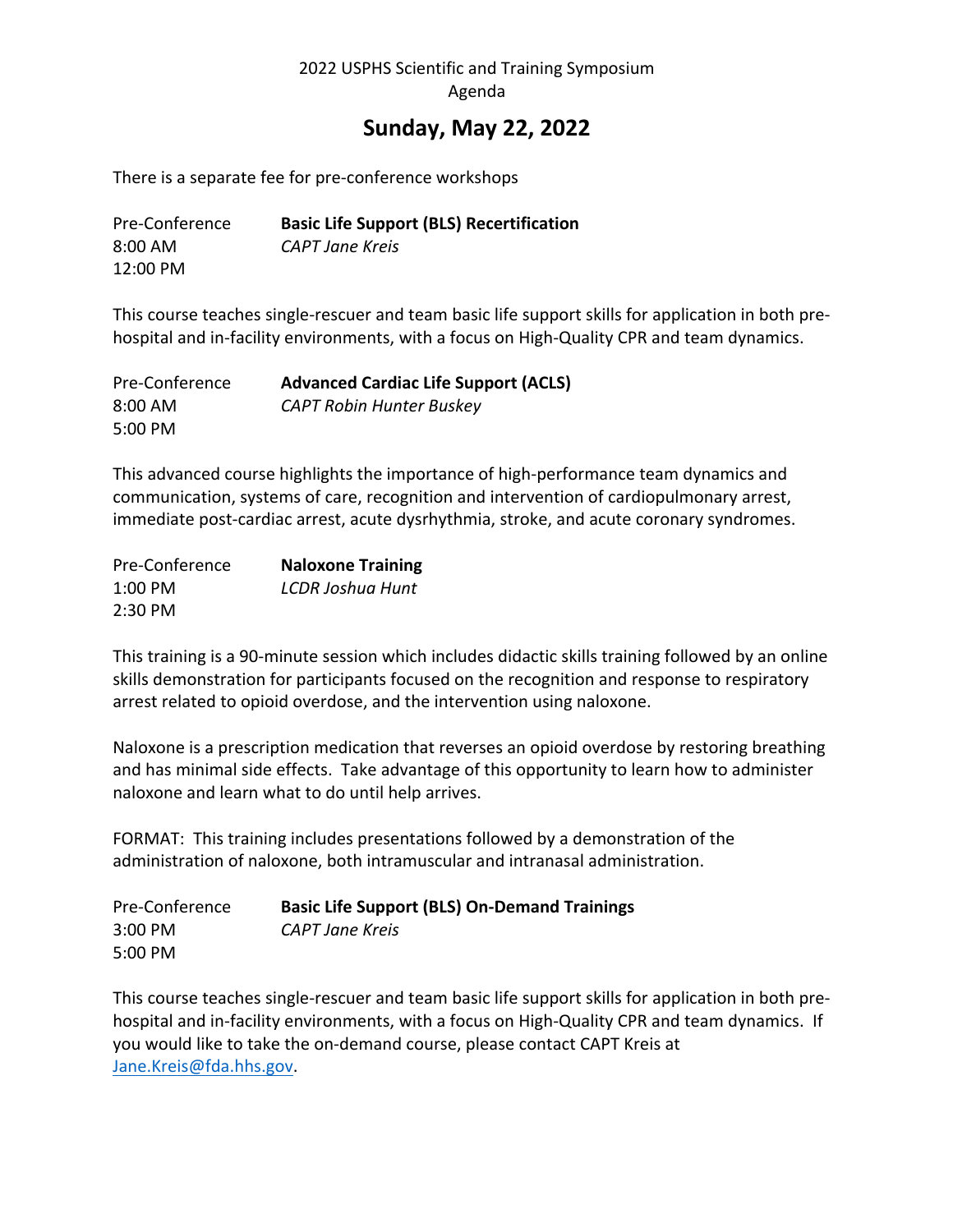# **Monday, May 23, 2022**

| Pre-Conference | <b>Naloxone Training</b> |
|----------------|--------------------------|
| $8:00$ AM      | LCDR Joshua Hunt         |
| $9:30$ AM      |                          |

This training is a 90-minute session which includes didactic skills training followed by an online skills demonstration for participants focused on the recognition and response to respiratory arrest related to opioid overdose, and the intervention using naloxone.

Naloxone is a prescription medication that reverses an opioid overdose by restoring breathing and has minimal side effects. Take advantage of this opportunity to learn how to administer naloxone and learn what to do until help arrives.

FORMAT: This training includes presentations followed by a demonstration of the administration of naloxone, both intramuscular and intranasal administration.

| Pre-Conference | Advancing the Health and Safety of our Nation by Developing Effective |
|----------------|-----------------------------------------------------------------------|
| 8:00 AM        | and Culturally Relevant Partnerships                                  |
| 12:00 PM       | CDR Luz Rivera; LCDR Rodrigo Chavez                                   |

Data shows that 87% of new HIV infections are transmitted by individuals who do not know they have HIV or are not retained in treatment. After the first two years of the *Ending the HIV Epidemic* initiative in Regions 4, 6, and 9, data suggests that social and cultural elements are influencing individual partners who may not feel comfortable joining the planning discussion. Presenters will discuss strategies for developing effective partnerships to address challenges and gaps for ending the HIV Epidemic within the targeted communities. The one-on-one interview strategy has emerged as vital for developing effective, culturally relevant and strong partnerships. In addition, we will address building trusted working relationships and partnerships at the community level, particularly as they relate to key social issues that influence the response from vulnerable populations.

Our partnership development and needs assessment of communities most affected by HIV required a two-system approach: (1) one on one interviews with individuals living with HIV, those at risk of acquiring HIV and their direct service providers, and (2) interviews with community stakeholders, State governments and National Organizations. This allowed us to contrast and compare findings in order to assist in the creation of a comprehensive plan assuring representatives from all demographics within the community were sitting at the table to discuss the plan for ending the epidemic by the year 2030.

At the end of this session participants will be able to:

1. Describe the strengths and challenges of building collaborative partnerships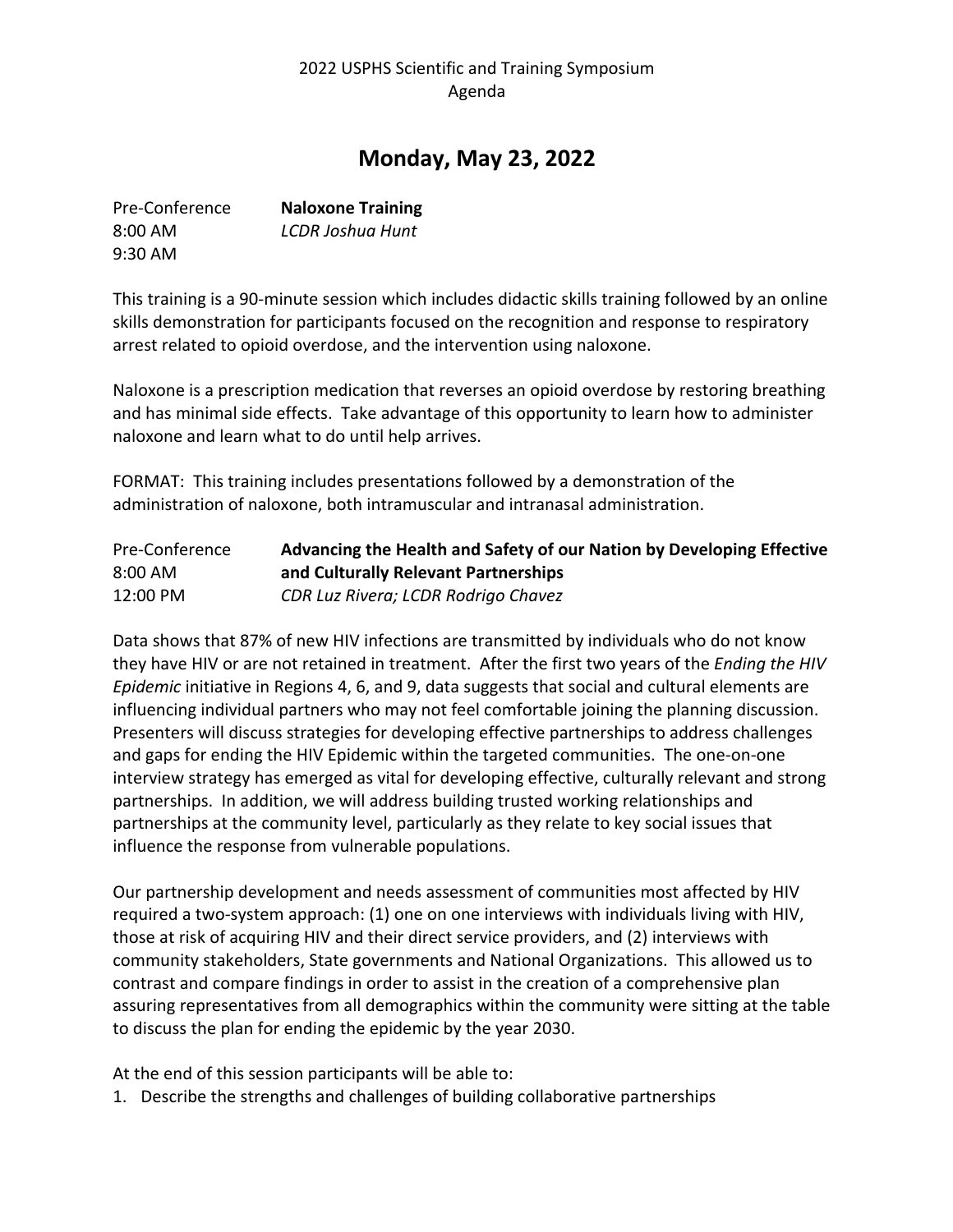- 2. Design strategies with the potential to enhance the health behaviors of vulnerable populations
- 3. Explain invisible population, social determinants of health and disparities that influence community participation

Pre-Conference **Advanced Cardiac Life Support (ACLS) Testing** 8:00 AM 1:00 PM

Pre-requisite, must attend Sunday's training session.

| Pre-Conference | APhA Pharmacist & Patient Center Diabetes Care Certificate Program |
|----------------|--------------------------------------------------------------------|
| 8:00 AM        | CDR Kimberly Langley; LCDR Kat Vodovoz; Dr. MaryJo Zunic; Dr. Tony |
| 4:30 PM        | Albert                                                             |

APhA developed *The Pharmacist and Patient-Centered Diabetes Care Certificate Training Program*, an educational experience designed to equip pharmacists with the knowledge, skills, and confidence needed to provide effective, evidence-based diabetes care. The program provides comprehensive instruction in current diabetes concepts and standards of care and incorporates case studies and hands-on skills training focused on the situations most likely to be encountered—as well as the services most needed—in community and ambulatory care practice settings. Participants will gain experience evaluating and adjusting drug therapy regimens for patients with type 1 and type 2 diabetes, counseling patients about lifestyle interventions, analyzing and interpreting self-monitoring of blood glucose results, and assessing the overall health status of patients to identify needed monitoring and interventions.

At the end of this session participants will be able to:

- 1. Evaluate the overall health status of patients with diabetes in terms of recommended monitoring and interventions, and formulate strategies for closing gaps in care.
- 2. Propose modifications to a patient's drug therapy regimen rooted in evidence-based algorithms for diabetes management.
- 3. Demonstrate proper technique for measuring blood pressure, administering injections, obtaining fingerstick samples for blood glucose monitoring, operating blood glucose meters, and performing monofilament foot testing.

| Pre-Conference | <b>Retirement Seminar</b> |
|----------------|---------------------------|
| $8:00$ AM      |                           |
| 5:00 PM        |                           |

For PHS officers nearing retirement or recently retired, this seminar will feature a speaker from the Separations Team Lead, Office of the Surgeon General, and briefs on retired pay, terminal leave, separation forms, Veterans Administration disability claims, dental, vision and long-term care insurance, TRICARE, financial planning, the Survivor Benefit Program, and the Thrift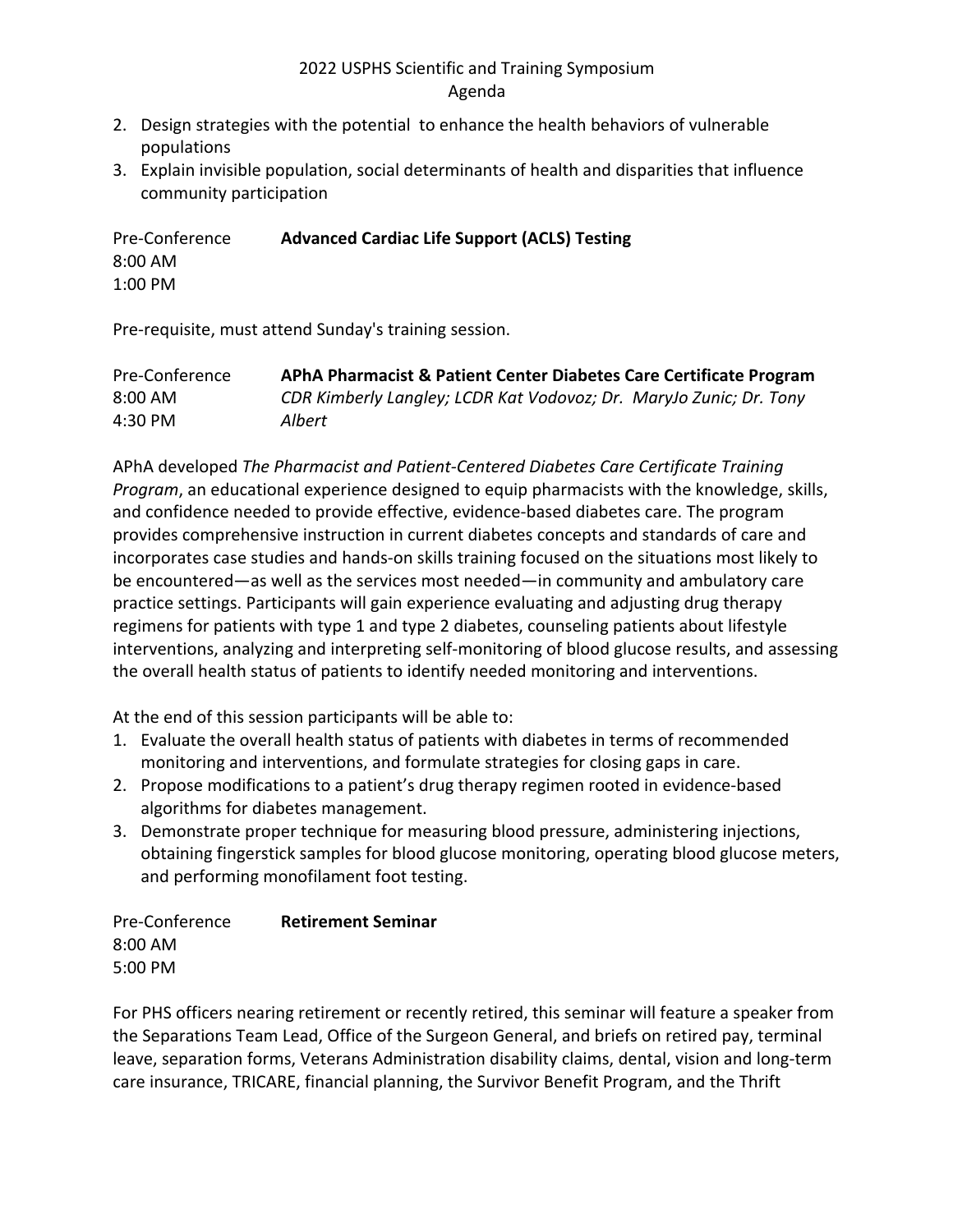Savings Plan (TSP). Learn about the process of retiring from the Commissioned Corps of the USPHS and other experts.

| Pre-Conference | <b>Interagency Leadership Training</b>                                |
|----------------|-----------------------------------------------------------------------|
| 8:30 AM        | Dr. Richard Southby; Dr. Josef Reum; RADM (ret.) Boris Lushniak; RADM |
| 4:30 PM        | David Goldman; Lt. Genl. (ret.) Jay Silveria                          |

The aim of this workshop is to introduce alternative approaches to leader development for USPHS Commissioned Officers across all Categories.

The five faculty members come from a wide range of backgrounds- a former Acting Surgeon General of the United States; an active duty senior USPHS Officer; the former Superintendent of the USAF Academy; and two senior Public Health Faculty members.

The workshop will include presentations by the faculty followed by time for questions and discussions. There will be two small group activities on assigned topics with reporting back to the full group at the conclusion of the workshop.

#### Schedule

0830- 0900 'Introduction to the Leadership Workshop and the Interagency Institute for Federal Health Leaders' Dr. Richard Southby

| 0900-1000 | 'Learning as Leadership' Dr. Josef Reum                                    |
|-----------|----------------------------------------------------------------------------|
| 1015-1115 | 'A USAF General's Perspective on Leadership' Lt Gen Jay Silveria, USAF Ret |
| 1115-1200 | <b>Small Groups</b>                                                        |
| 1200-1300 | Lunch                                                                      |
| 1300-1400 | 'Lessons on Leadership: USPHS and Academia' Dr. Boris Lushniak             |
| 1415-1515 | 'Leading into the Future' RADM David Goldman, USPHS                        |
| 1515-1600 | <b>Small Groups</b>                                                        |
| 1600-1630 | Review and Wrap Up. Dr. Southby and all faculty members                    |
|           |                                                                            |

At the end of this session participants will be able to:

- 1. Discuss components of "Learning as Leadership" and identify three considerations to make in your leadership style.
- 2. Reflect on leadership principles from an Armed Forces perspective and describe similarities and differences to leadership in the US Public Health Service.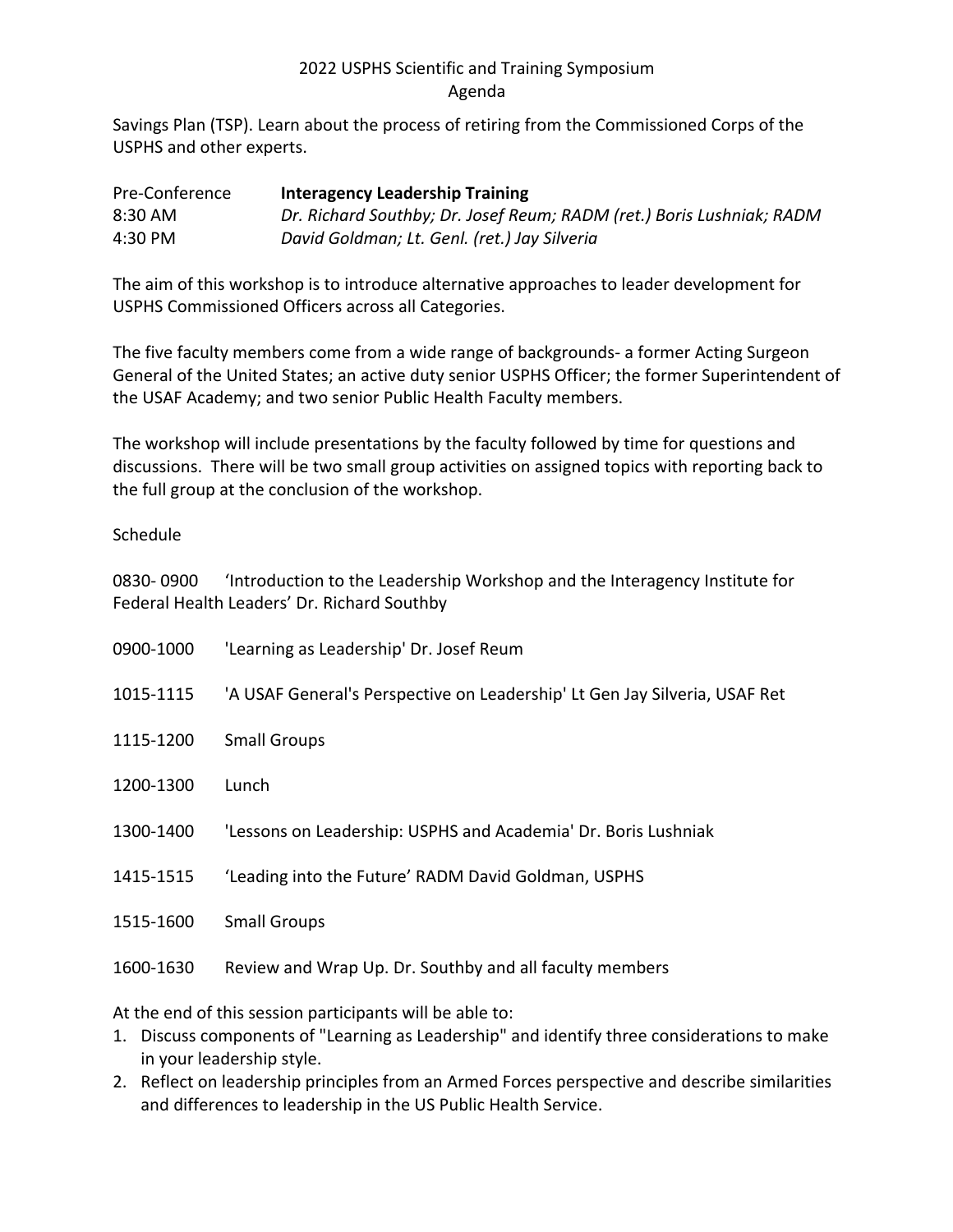3. Discuss the traits that will be necessary for the next generation of USPHS leaders to assure the health and safety of our Nation.

| Pre-Conference | <b>Basic Life Support (BLS) On-Demand Trainings</b> |
|----------------|-----------------------------------------------------|
| 10:00 AM       | CAPT Jane Kreis                                     |
| 12:00 PM       |                                                     |

This course teaches single-rescuer and team basic life support skills for application in both prehospital and in-facility environments, with a focus on High-Quality CPR and team dynamics. If you would like to take the on-demand course, please contact CAPT Kreis at Jane.Kreis@fda.hhs.gov.

| Pre-Conference | Addressing a Public Health Crisis - Racism in Medicine       |
|----------------|--------------------------------------------------------------|
| $1:00$ PM      | CDR Witzard Seide; 2d Lt. Monnique Johnson; Dr. Althea Green |
| 5:00 PM        |                                                              |

Finding that enrollment of *Underrepresented in Medicine* students in medical school was considerably below the national average, researchers originally sought to understand the experiences of minority students. The initial goal was to develop an academic and social support structure that attracted and retained students of diverse backgrounds. Student's perspectives and experiences regarding their institution were investigated using qualitative thematic analysis. In addressing the themes uncovered, a focus group was conducted to obtain feasible methodologies in implementing change. One of the initiatives prioritized was the addition of a minority viewpoint to the curriculum, which resulted in the development of a Racism in Medicine (RIM) course. The RIM curriculum provides a focus on increasing awareness of the public health crisis of medical racism and assists learners in recognizing bias in themselves, others, and the health-care delivery process. This is conducted through intentional dialogue of language, history and research. This graduate level course was initially piloted as a 2-week elective offered to both students (medical, nursing, allied professional) and faculty at our University, and has expanded into a 4-week advanced clinical rotation.

The Uniformed Services University (USU) School of Medicine is also known as "America's Medical School" but was not reflective of the diversity of the nation or that of the military population. The mission of USU is to support the readiness of America's Warfighter and the health and well-being of the military community by educating and developing uniformed health professionals, scientists and leaders. As the leadership academy for the Military Health System, USU is the incubator for comprehensive military health professional development that is continuous, sequential and progressive. USU must prepare learners to combat racism and structural oppression in their roles as culturally responsive health professionals. These types of programs are opportunities to both improve clinical care and reduce health disparities, but also better prepare healthcare professionals to work in multicultural settings.

At the end of this session participants will be able to:

1. Define the terms used to address racism with considerations of American historical context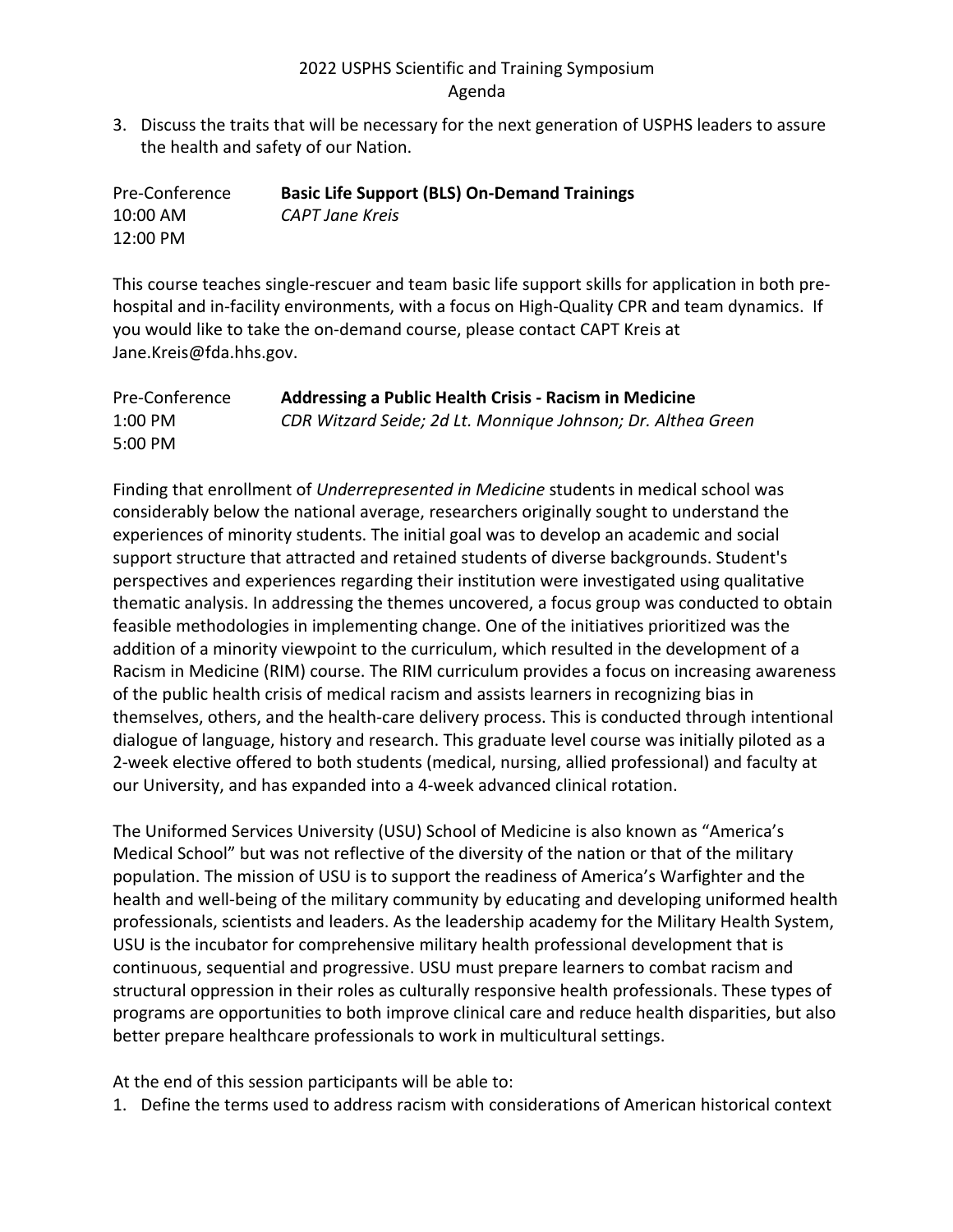- 2. Evaluate the role of racism within the healthcare system and Self-reflect on personal bias and previous interactions with patients from diverse backgrounds
- 3. Recognize the concept of antiracism and ways to address racism as a public health crisis through medical education and diversity in medicine.

| Pre-Conference | <b>Inter-category Deployment Readiness and Clinical Skills Training</b> |
|----------------|-------------------------------------------------------------------------|
| 12:00 PM       | CAPT Robert Marietta; CDR Clara Stevens; CDR Charles Rainey;            |
| 5:00 PM        | CDR Robert Van Meir; CDR James Patterson; CDR Katrina Martinez;         |
|                | CDR Inna Voinich; LCDR Elizabeth Van Dyne; LCDR Colin Smith; LT Brenda  |
|                | Riojas; LT Regena Hardy; LT Sarah Lyrata; LT Samora Casimir             |

Purpose: Provide evidence-based clinical theories to USPHS Officers on current best practices, increasing knowledge base and enhancing skills in officers who may deploy. Familiarize officers who may deploy on essentials of basic readiness, deployment operations and relevant clinical skills for deployment.

Session Description: The 2022 pre-conference workshop on Deployment Readiness and Clinical Skills will address requested skill-sets required by public health professionals during emergency deployment. The following clinical and deployment skills training sessions will be offered by officers from various categories.

- 1. Pre-deployment preparation, Readiness Basics and Go-Bag
- 2. Physical care for the responder healthy eating and exercise/physical activity
- 3. Mental health for responders
- 4. Updates on COVID medications, immunizations and testing
- 5. Addiction: Opioids, tobacco and alcohol plus use of naloxone

Participants will be given the opportunity to rotate to 5 stations. Each station will last 40 minutes with 5-minute breaks in between for restaging.

At the end of this session participants will be able to:

- 1. Demonstrate clinical skills utilized during active duty mobilized deployment
- 2. Demonstrate self-care skills for responders for use during deployments
- 3. Describe the elements of personal and professional preparation for deployment.

| Pre-Conference                                    | The Opener - And introduction to LGBTQ+ Cultural Competence and   |
|---------------------------------------------------|-------------------------------------------------------------------|
| Humility in the Workplace and Clinic<br>$1:00$ PM |                                                                   |
| $5:00 \text{ PM}$                                 | LT Lee Ryder; CDR Luz Rivera; LCDR Angela McClendon; LCDR Candice |
|                                                   | Karber; CDR Nicole Gaskin-Laniyan                                 |

Lesbian, gay, bisexual, transgender, and queer (LGBTQ+) people in the United States face many barriers in everyday life, including subtle and overt discrimination in many public services, and as well as experiences of hostility, vilification, and fear. Within the Commissioned Corps,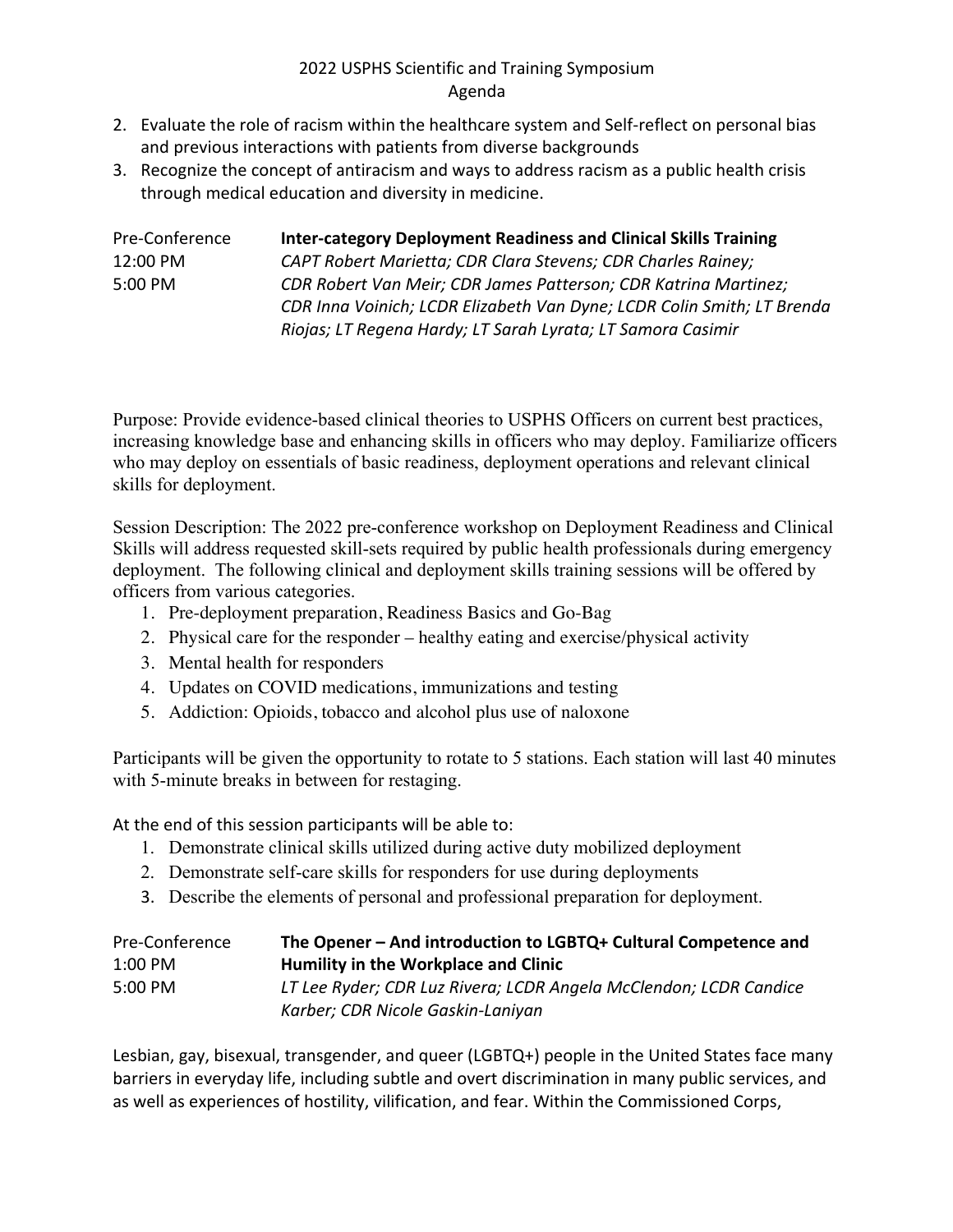LGBTQ+ officers have reported instances of discrimination and microaggressions while interacting with colleagues and supervisors. LGBTQ+ individuals also experience significant health disparities, and a higher rate of negative health outcomes than non-LGBTQ+ people. Commissioned Corps officers who interact with patients during steady state or response—in both clinical and non-clinical roles—are often ill-equipped to interact with patients who identify as LGBTQ+.

This session seeks to provide Commissioned Corps officers a foundation for interacting with LGBTQ+ colleagues. It also seeks to create better informed officers—both clinical and nonclinical—to ensure LGBTQ+ patients who interact with officers experience culturally appropriate care that results in positive health outcomes.

HHS Secretary Becerra has introduced five strategic goals, which are underpinned by strategic objectives. Several of the strategic objectives are directly related to the LGBTQ+ population's health and well-being. Our pre-conference workshop will assist Commissioned Corps officers in gaining competency to use when interacting with members of the LGBTQ+ community, both outside of, and within, clinical settings.

Strategic Objective 1.4: Strengthen and expand the healthcare workforce to meet America's diverse needs

Strategic Objective 2.1: Empower people to make informed choices for healthier living

Strategic Objective 2.3: Reduce the impact of mental and substance use disorders through prevention, early intervention, treatment, and recover support

Strategic Objective 3.1: Encourage self-sufficiency and personal responsibility, and eliminate barriers to economic opportunity

Strategic Objective 3.2: Safeguard the public against preventable injuries and violence or their results

At the end of this session participants will be able to:

- 1. Leverage pronouns appropriate for their individual patients through understanding of the difference between sex and gender.
- 2. Describe the core components of creating a safe and welcoming environment for LGBTQ+ individuals and their families.
- 3. Articulate specific strategies and skills to enhance screening, assessment, and medical practices with LGBTQ+ patients.

| Pre-Conference    | <b>Basic Life Support (BLS) Recertification</b> |
|-------------------|-------------------------------------------------|
| $1:00$ PM         | CAPT Jane Kreis                                 |
| $5:00 \text{ PM}$ |                                                 |